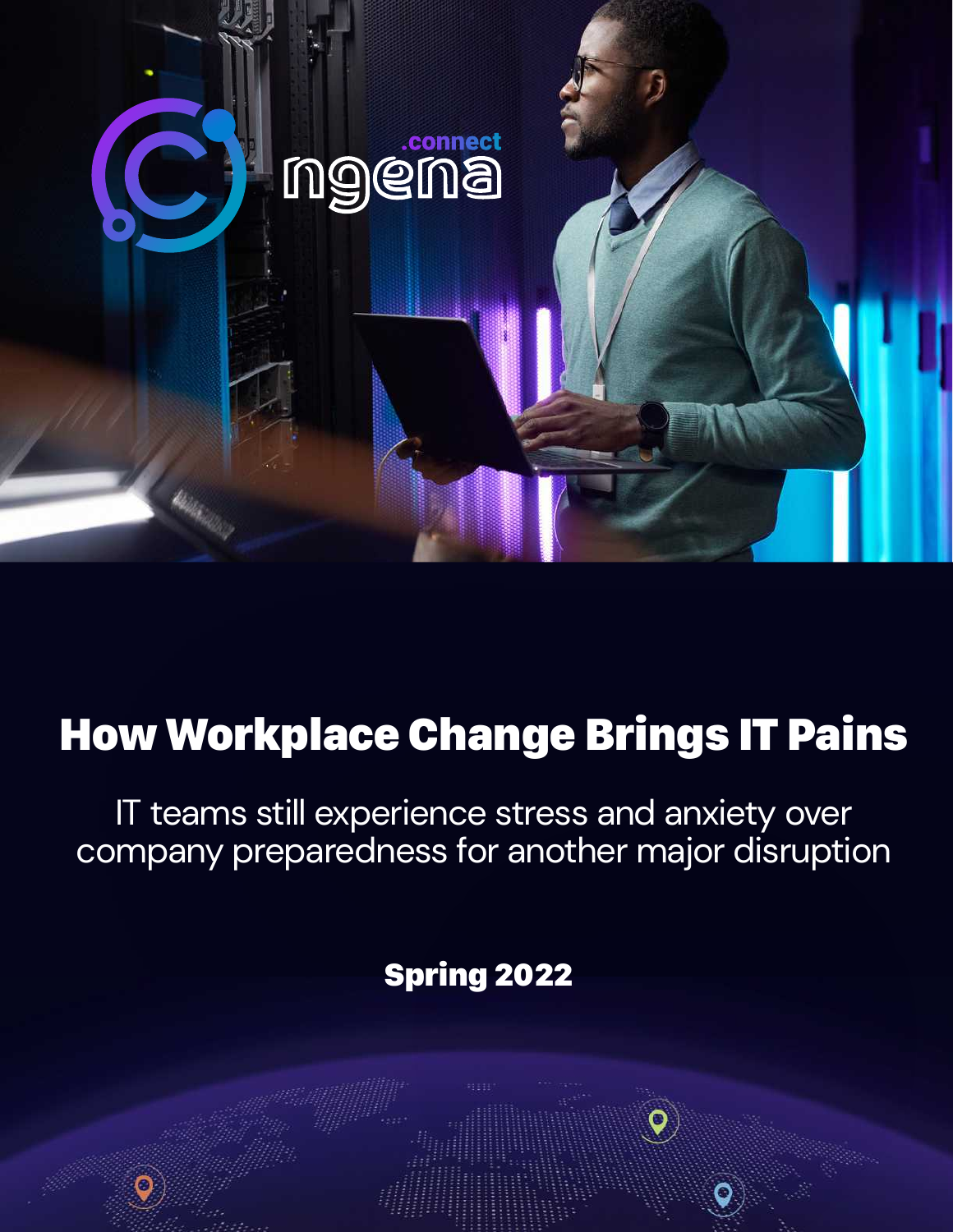

## **Table of Contents**

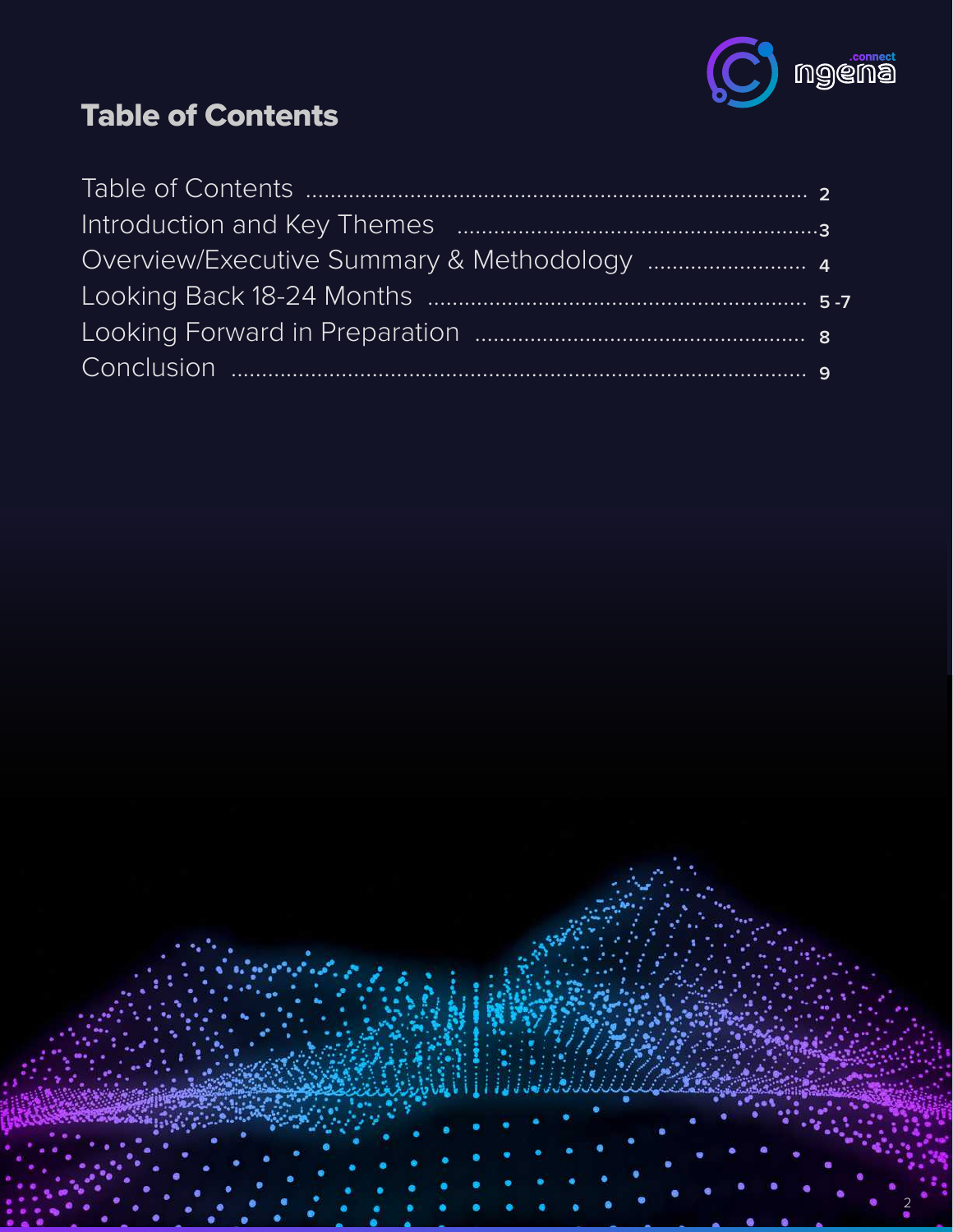## Introduction

The confluence of a growing economy and a pandemic-impacted work environment forever changed how companies large and small operate. In an ever-evolving workplace it is imperative that IT teams are prepared for disruption – technologically, economically and mentally.

The tools that IT teams have can mean the difference between being proactive or reactive in the face of change.

### Key Themes identified include:



The expediting of remote and hybrid work



Pain points and worries brought forward by IT teams



How teams could have been better prepared and plan to be better prepared in the future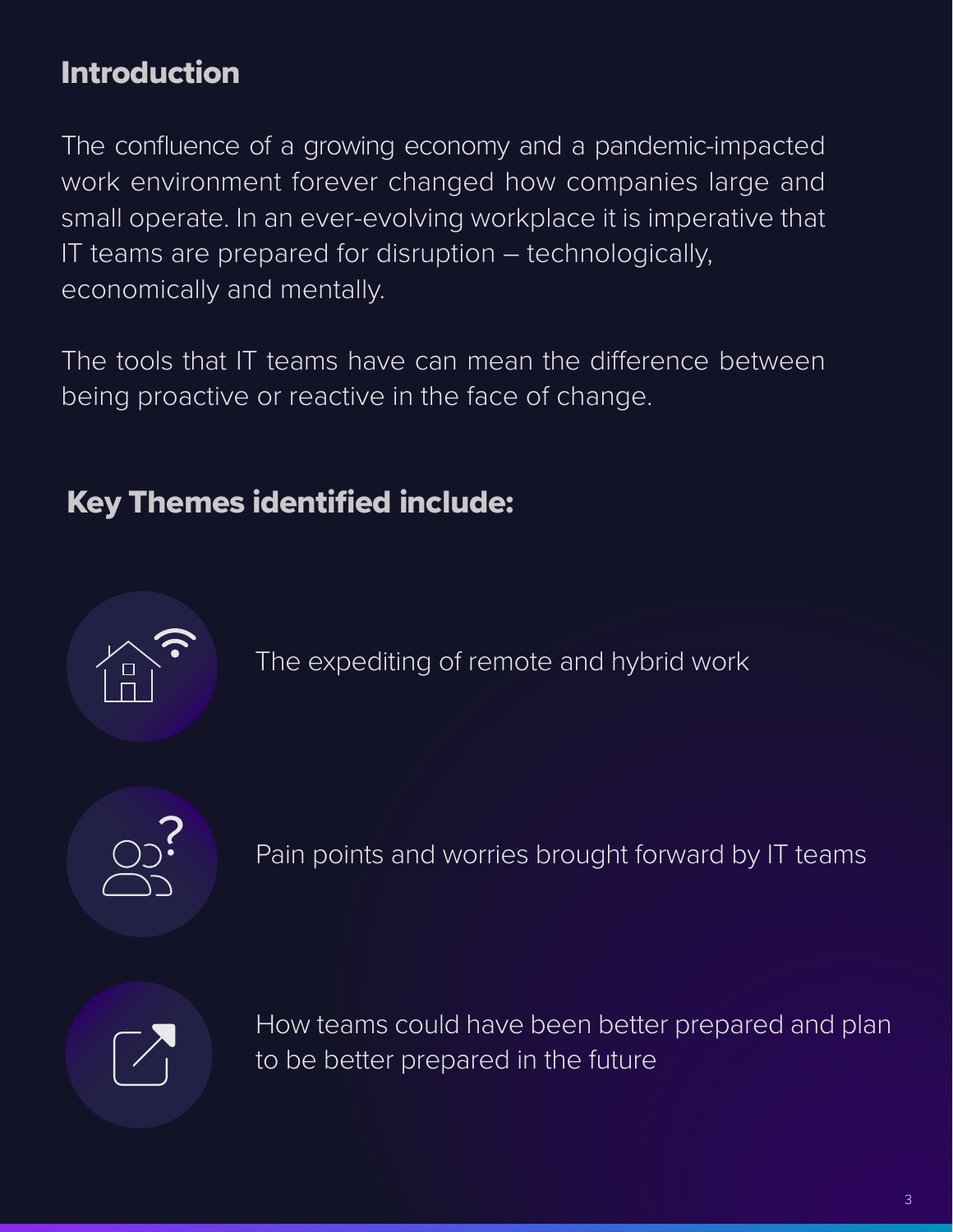### Overview/Executive Summary

Two years ago when the pandemic first hit, it was unclear what change it would bring and if those changes would be here to stay. It's now clear that the pandemic permanently changed the way businesses connect and collaborate across the world, elevating the strategic importance of IT and placing emphasis on how businesses connect with employees, customers and partners. As technology leaders help businesses navigate the pace of change, what resources will IT turn to?

To better understand the ever-evolving business landscape ngena surveyed and analyzed major themes and pain points faced by IT teams and leaders. The survey looks back over the last 18-24 months at major shifts and changes IT team leaders and members faced and looks forward into how IT plans to address and prepare for further changes and possible major disruptions.

#### **Methodology**

ngena, the only global end-to-end orchestrated SD-WAN as a service company, conducted the survey in February 2022, consisting of over 375 qualified respondents spanning IT teams across the US to better understand IT needs in the changing workplace.

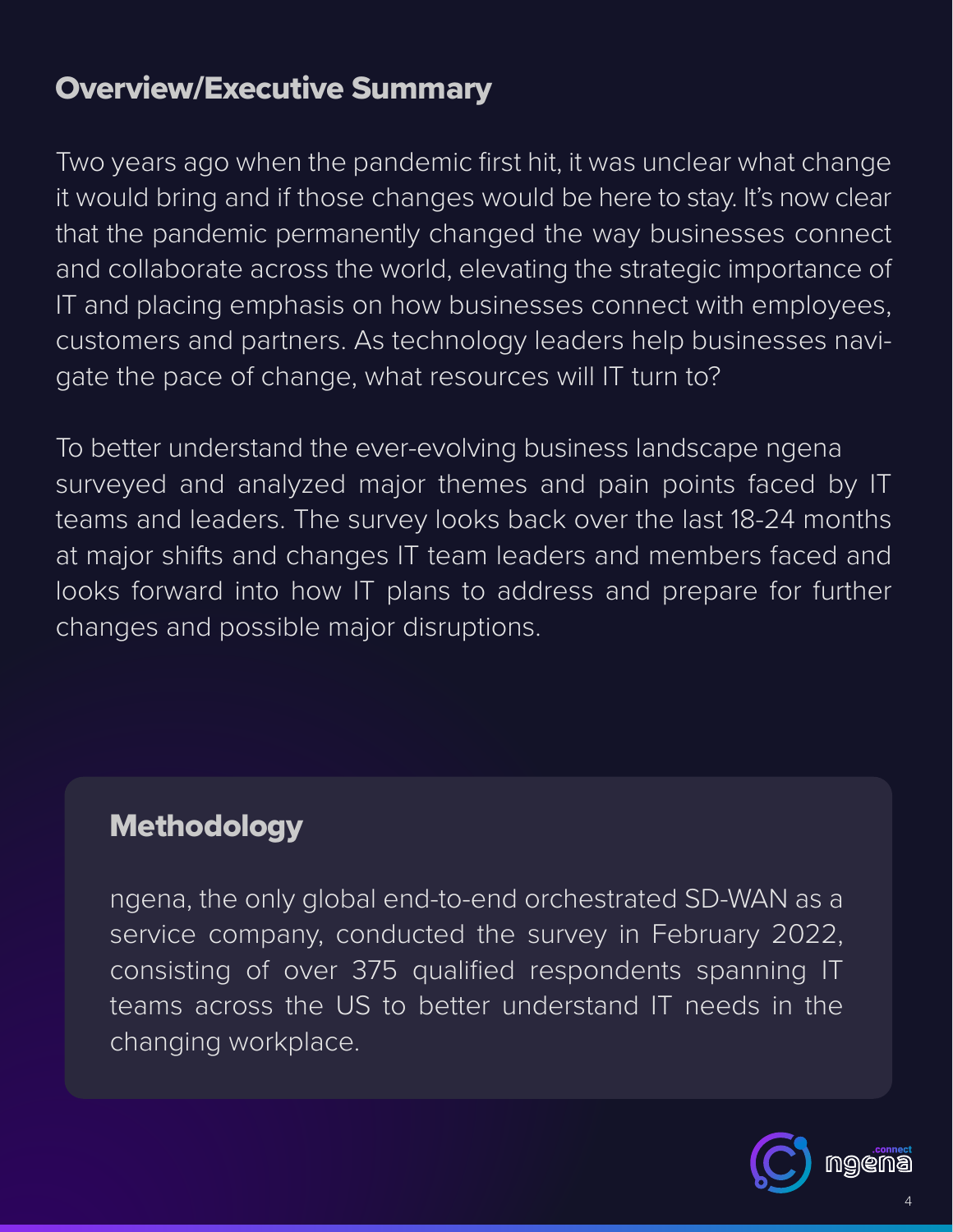## Looking Back 18-24 Months

Of the over 375 respondents, 83% of IT team leaders and members felt stress and anxiety over the change to hybrid or remote work in their workplace; with **77%** of IT teams expressing that they did not feel fully prepared overall for the change.

#### When asked how their teams could have been better prepared for the swift change in the workplace, the top four responses were:



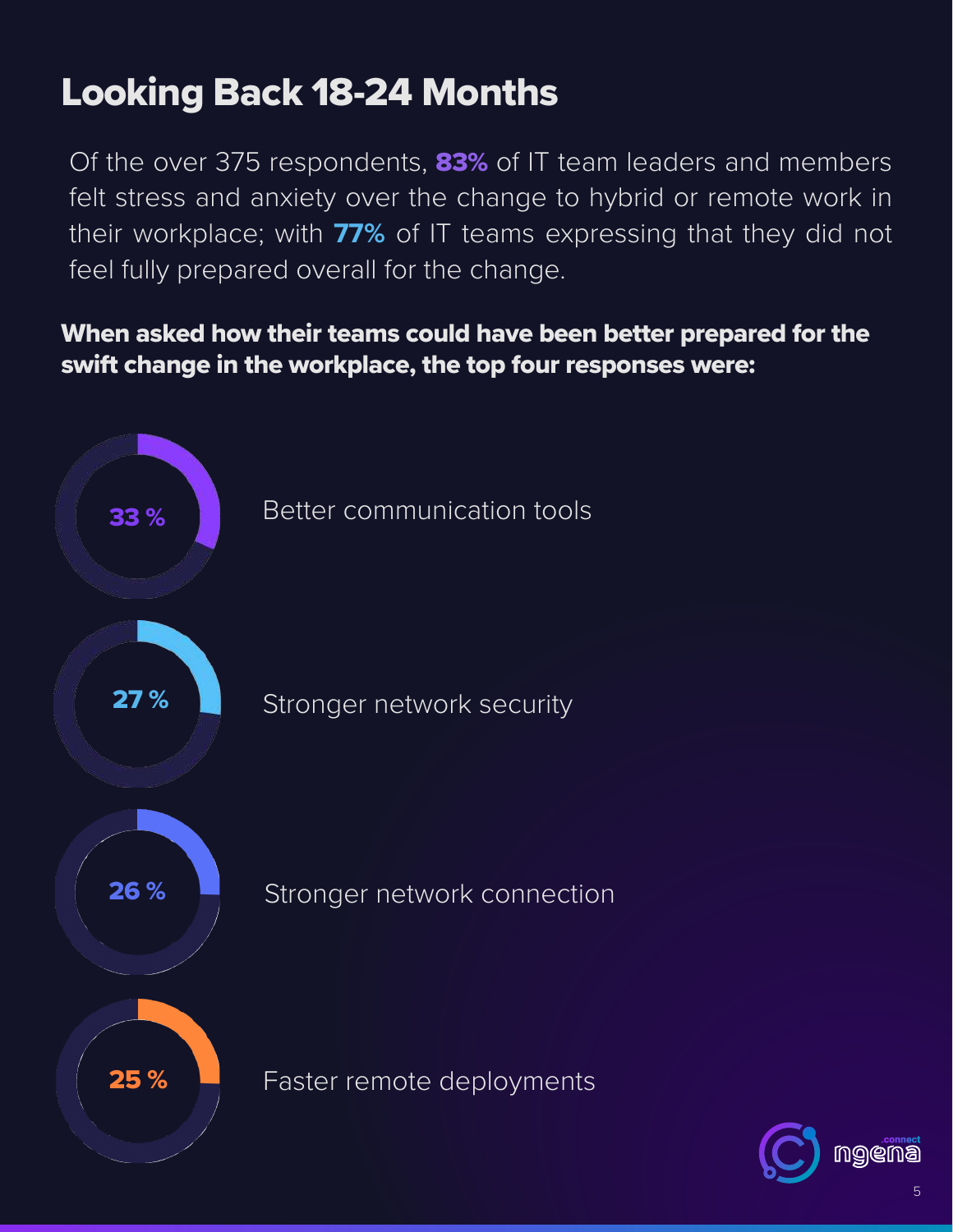## The top five biggest challenges faced during the last 18-24 months were:



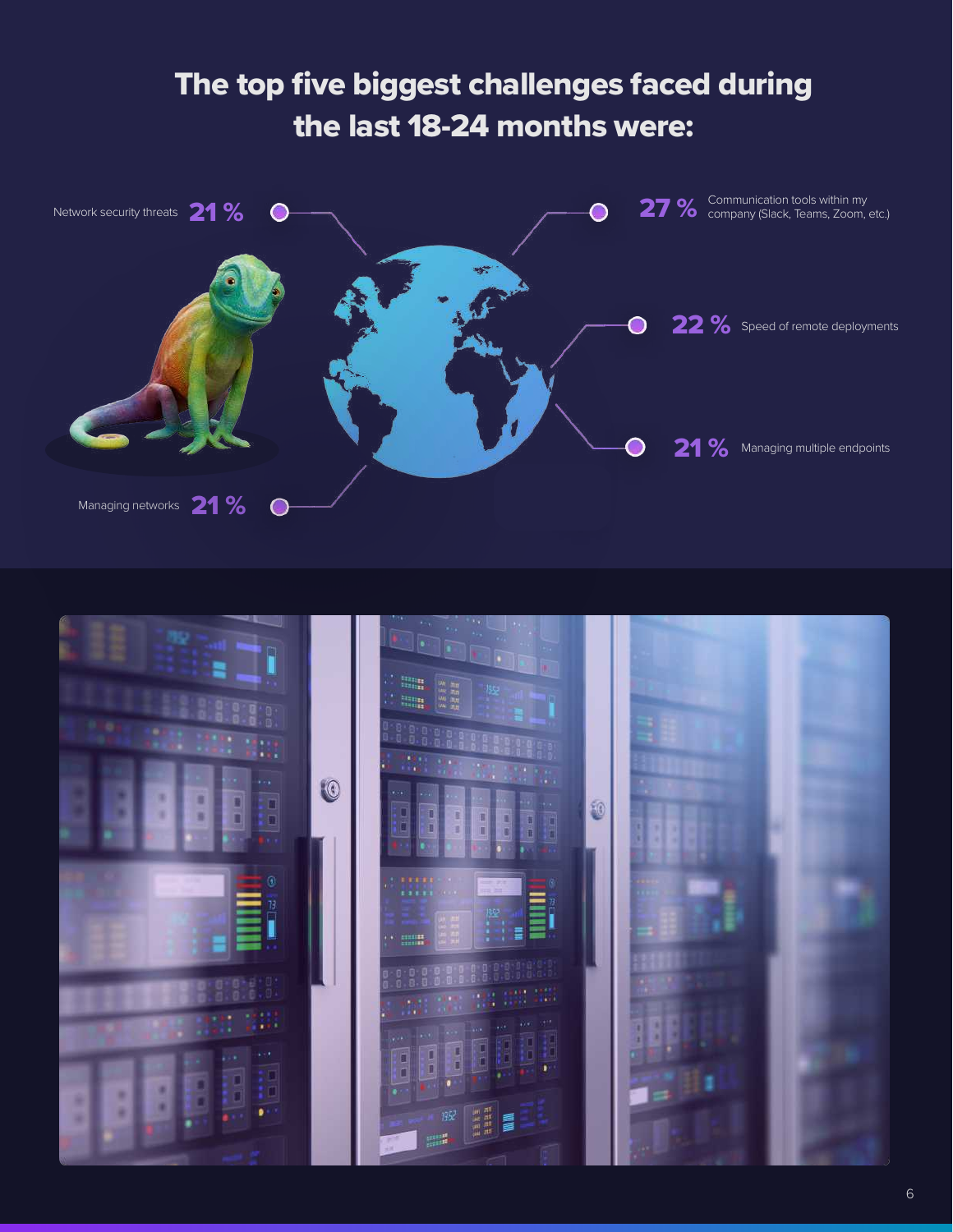The dispersed workforce environment caused three-fourths of respondents to report a limited visibility of operations.



Even though **83%** of IT teams reported feeling stress and anxiety over the change and challenges faced, respondents still reported having an adequate budget to address these changes and challenges. **84%** of respondents reported an adequate budget over the past 18-24 months.

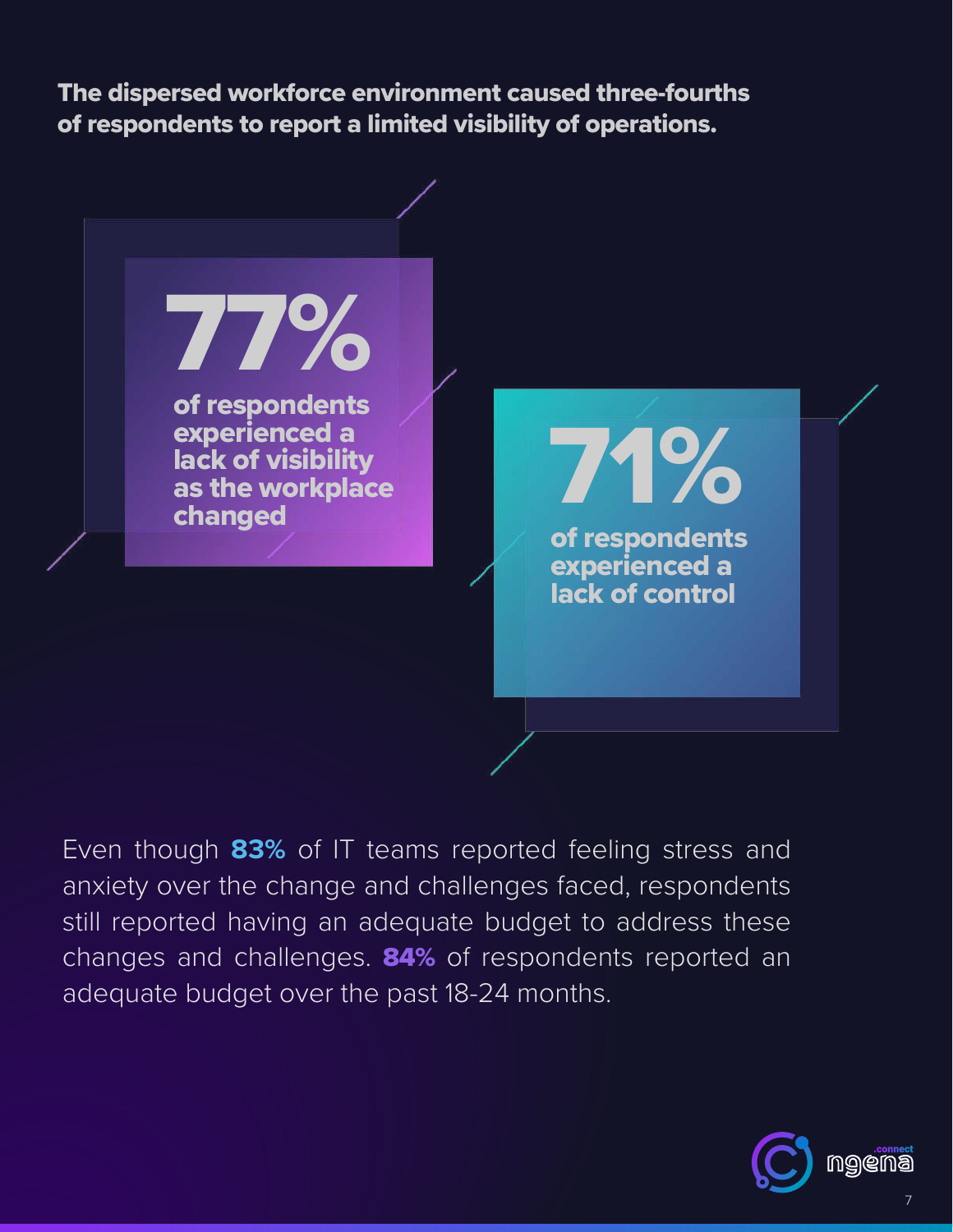## Looking Forward in Preparation

The next major disruption is undoubtedly just around the corner and IT teams know they need to prepare now for the unknown. From popping up new networks across the globe to preventing security risks and adjusting budgets when asked about the future, the survey showed that IT teams need solutions to help them prepare today.

While **52%** of respondents reported confidence in their company's IT preparedness for another major disruption, just under half **(48%)** were not confident or only somewhat confident.

#### IT teams believe the biggest IT challenges in the next three to five years will be:



84% of IT teams reported an adequate budget to address the changes over the past 18-24 months.

87% of respondents say budgeting has changed over that period of time as well, to be better prepared for any future disruptions. Suggesting that although IT teams had the funds to acclimate to sudden change the money was not allocated appropriately.

 $40\%$  of respondents chose secure connectivity as a service as the number one solution IT teams are turning to when asked about solutions to future challenges.

65% of IT teams plan to implement solutions within the next year.